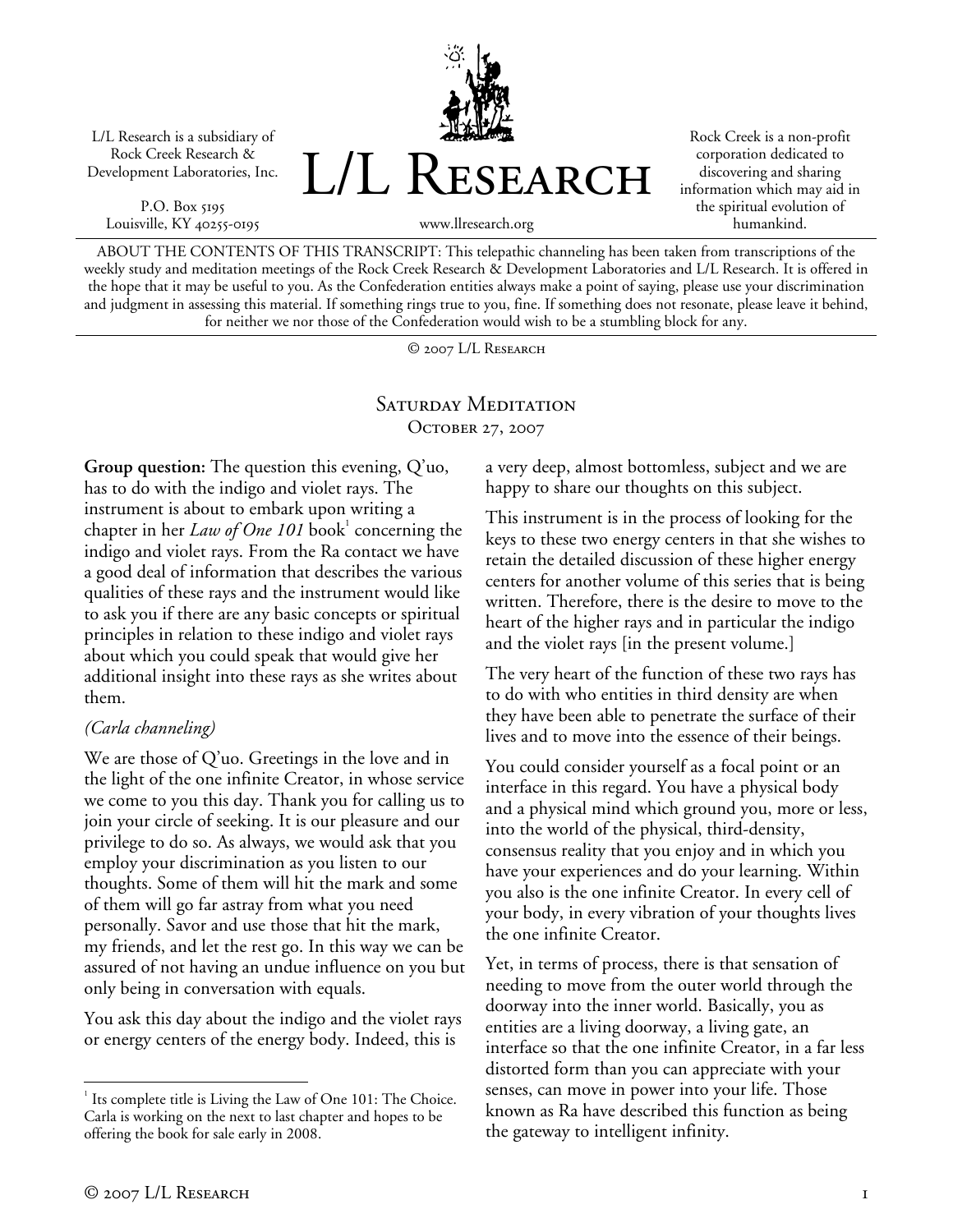In order to approach this gateway, much work has already been done. For it is impossible to enter the gateway of indigo ray until the entity has gathered the entirety and the wholeness of its integrated self into the heart and has done the work of forgiving and falling in love with this integrated self, with its many perceived faults.

Therefore, we speak of those seekers who have achieved—either by gifts of the spirit or by a process of work in consciousness and the disciplining of the personality—the ability to yearn for and desire that essence of the one infinite Creator that can be pulled through that gateway and into the energy body which is interpenetrating the physical body, thereby bringing infinity and eternity into a finite environment.

The model of this activity is that of what is known in the Buddhist world as kundalini. You have the infinite love and light of the one Creator streaming through the chakra system from the bottom up, feeding it with an infinite supply of light. This is the power and the energy with which you work in getting to know yourself, becoming friends with yourself, and working with all of the various aspects of physical life on Earth as you know it.

In itself, it is a powerful and infinite energy. And yet, as the seeker begins to mature he begins to have a yearning and a thirst for the immediate impact of divine light. Therefore, as the seeker becomes more aware of the true nature of his desire, he begins to be able to focus that desire and to set an intention to ask for the highest and best.

As the seeker does this on a continuing and intensifying basis, that gateway to intelligent infinity becomes clear. As that intensification persists, the gateway opens and the light of inspiration comes through to bless and fructify the fallow and waiting soul.

In the end you might see this expressing as a completed circuit. The bodily energy, having to do with incarnation and carefully enclosed within incarnation, is as the field that is planted and seeded and sown with this fructifying information-ridden love everlasting that, unlike the energy that streams from the bottom of the energy body upwards, has pointed and articulated information in the silence of that inspiration.

The energy coming through from the bottom of the chakras up is that energy which is yours to manipulate or distort, shall we say, in the ways that you find helpful, useful and beautiful. The divine inspiration that you call through the gateway of intelligent infinity is as a massive information-rich fountain that permeates you at the point at which your desire to seek has matched your intention to seek from above, as it were.

There is in this process a kind of self-abnegation.<sup>2</sup> There is the realization that the mind does not have enough words, the heart does not have enough tears, and the being that expresses on the conscious level does not have the capacity, in and of itself, to understand what it is getting through the gateway of intelligent infinity. Consequently, this work is done in a state of unknowing.

That state of unknowing is usually achieved within your density only by a process of self-acceptance that can be lengthy. Self, as it expresses in waking consciousness, simply needs to be put to bed or moved away so that the self is empty and waiting.

This is exquisitely difficult for most intelligent people to do. They have that unspoken assumption that their minds and their insights are going to be adequate to processing the information that comes through the gateway of intelligent infinity. However, this is not so.

What comes forth from this hidden or non-verbal exchange of information is a shadow of the information itself. And yet, the process of making that connection through the gateway of intelligent infinity is akin to splitting the atom, so that even a shadow of that light illumines magnificently the inner landscape of the one who makes that connection.

As you sit in meditation, visualize with us your energy body, with its rainbow of colors: red, orange, yellow, green, blue, indigo and violet. The indigo and violet rays are at the brow and the crown of the head, the very tip of your physicality. Allow the light and the love of the one infinite Creator to flow through the bottoms of your feet, the base of your spine, and up your spine. Feel that energy kissing and moving through each chakra. Feel it pouring out the top of your head in a fountain of colored light.

<u>.</u>

 $2^{2}$  Self-abnegation is defined by www.dictionary.com as selfdenial or self-sacrifice.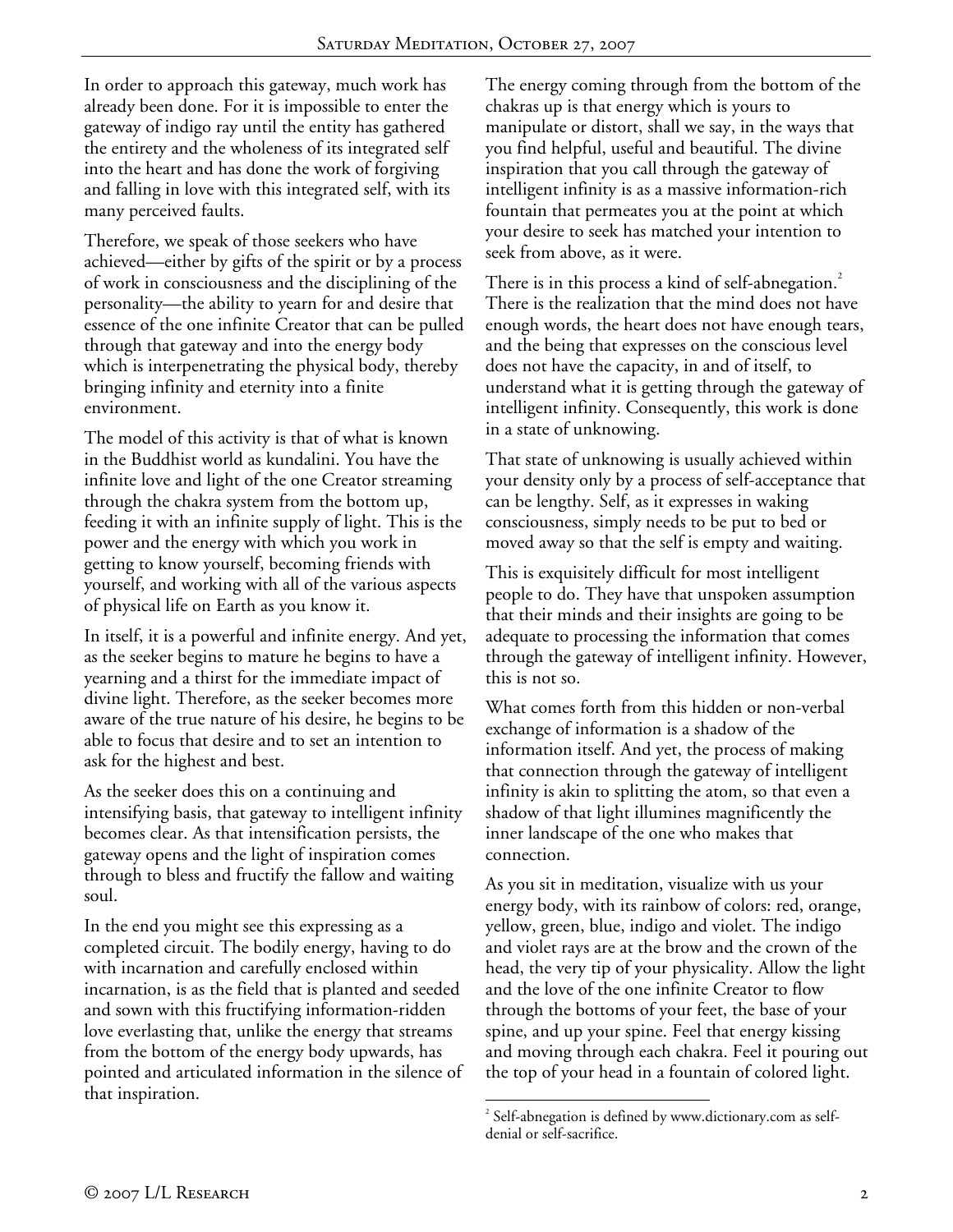That is, light which is colored by your working with each of the chakra energies to bring them into your own unique balance. You can see that there is a circular spray, shall we say, of radiated light that moves from the top of your head in all directions.

Now, allow yourself to feel the essence of your desire. What do you desire? Those ready to work with the gateway to intelligent infinity will be saying something like, "I desire to seek the truth. I desire firsthand experience of the One. I seek to know in order to serve," and sentiments of that basic nature which ask nothing for the self except to rest with the Beloved at last and practice the presence of the one infinite Creator.

As you find that desire, my friends, begin to feel the energy within your third eye vibrate. Feel it come alive. Oh, sacred desire! It is vital to be passionate in your seeking. Then, imagine that contact, that moment when that desire is fructified by the inspiration which is focused only for you and adequate in every detail for all that you could ever wish to know or use in order to serve.

See your radiation begin to have weight. You are now not simply radiating out into a void, shall we say, or the area around your head. You have become a fountain. As the inspiration flows into that portion of your energy body it then bursts forth again, but with a weight, so that it is more like water than light in its behavior. It begins streaming in a beautiful circular, symmetrical fountain and coming back under you to catch up again with the energy of the earth, that love and light that comes into the body from the base of the chakras. You sit in the middle of a torus,<sup>3</sup> shall we say, of created light that is your interface with all that there is.

This is the essence of the indigo and the violet rays. Beyond all the techniques of the discipline of the personality, beyond any detail, skill or technique, there is this one overriding essence of connection between energies that are different in a profound way, energies that, when put together, create of you a true and powerful lighthouse.

It is wonderful to be in the presence of an entity with an open heart. That glow, that radiation is so enjoyable to be near! One can always feel the presence of a truly loving heart. There is excellence there of the highest degree. Yet the energy of one who is making contact with intelligent infinity is as the wise man to the youth. The one known as Saint Paul said, "Now I see through a glass darkly; then I shall see face to face."<sup>4</sup> That is the difference.

In both cases, may we ask, "Who is the 'I' who is radiating?" And you shall say to me, "It is 'I' myself. It is the person that I am."

This is the hardest part to perceive. In the case of the opened heart, there is a simple or simplistic degree of selfhood or ego which is an essential part of the radiating form, for it blesses the light that is radiating forth from your heart. It is a very personal thing, although it has great overtones of impersonality as the open heart makes contact with the presence of the infinite One.

Meditation through the gateway of intelligent infinity is impersonal. And so the great work of indigo ray is to move the self, very gently, out of the way and allow only the essence of desire to express the selfhood of the seeker.

We note from the query that the instrument has chosen to speak of these two energy centers together. And while we feel that there are obvious distinctions between the two in form and in function, we would agree with the instrument that this is a sound approach, for the two work so closely together, in terms of the function of penetrating the gateway to intelligent infinity, that it is not necessary to divide the study.

Naturally, it is important, in terms of making a report of what this instrument calls Confederation principles and thought, to distinguish betwixt the two, for there is tremendous movement in indigo ray possible, whereas in violet ray there is a fixed nature to that energy. Yet, as the two work together, they function as that connection to all that there is which can make of a seemingly human entity a magical, powerful, impersonal servant of the light.

 $\overline{a}$ 

 $\overline{a}$ 

<sup>&</sup>lt;sup>3</sup> A torus is defined by www.dictionary.com as a doughnutshaped surface generated by the revolution of a conic shape, especially a circle, about an exterior line lying in its plane, or the solid enclosed by such a surface.

<sup>4</sup> *Holy Bible*, I Corinthians 13:9-12: "For we know in part, and we prophesy in part. But when that which is perfect is come, then that which is in part shall be done away. When I was a child, I spake as a child, I understood as a child, I thought as a child: but when I became a man, I put away childish things. For now we see through a glass, darkly; but then face to face: now I know in part; but then shall I know even as I am known."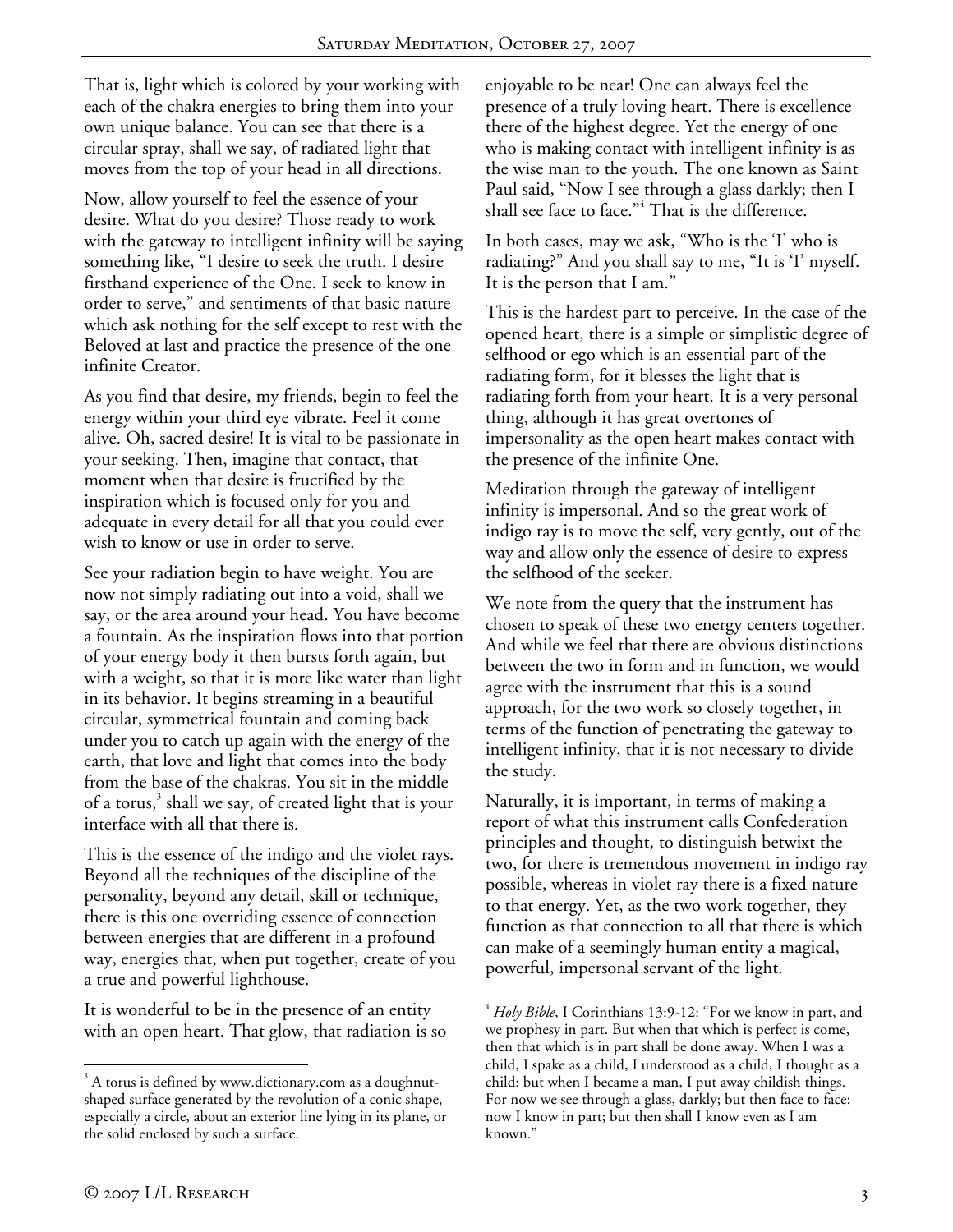This may be seen also to have its reflections in sexuality and we would suggest that it is helpful to discuss sacred sexuality as being a part of the function of these two energy centers.

The physical body is a wonderful instrument. We realize that it is a very delicate piece of machinery that is often distorted in various ways and in need of repair. And yet at the same time your bodies are wonderfully adequate to feel the most intense emotions and to sing the most heartfelt melodies of emotion.

In the world of social intercourse, entities use words to connect with each other. And words always are inadequate to convey wholeness, because of their very nature. The body, on the other hand, in sexual intercourse, can communicate without words. It can make connections that can be felt or even seen by some entities as circuitry that is connected with the joining of the mated pair.

And sexuality, of course, goes through all of the chakras from red right straight up through to violet. Each step along the way enhances sexuality. When the heart is penetrated by two entities who are in love not only with each other but with the Creator and love itself, there begins to be possible an energy exchange that is most helpful to the mated pair as well as to the world around that mated pair. Again, there is the creation of fountains of energy because of that spark, that atom that is being split in the orgasm.

When sexuality is a sacred, spiritual activity, that tremendous power is communicated with no words being remotely necessary, but the self becoming that powerhouse that just keeps radiating in fountains of articulated light.

When the mated pair reaches orgasm, regardless of what chakra from which the orgasm is expressing, it is recapitulating the steady state of the creation. It is experiencing the love of the one infinite Creator in a way which it simply cannot deny. It is a wonderfully focusing thing to approach and go through an orgasm.

When the mated pair determines to seek indigo and violet-ray sexuality, it opens a kind of communication with the divine that is otherwise unknown. What a blessing to have a way without words to experience and tabernacle with the one Creator!

We have found that many of your people have so many prejudices against sexuality that it is difficult for them to conceive of a truly sacred sexuality. If there is a desire to make sexuality holy, the tendency is for entities to withhold sexuality from themselves except under certain circumstances, such as deciding to conceive a child. Yet, it is our opinion that the metaphysical nature of sexuality is such that it is one of the most clear-cut and accessible ways to experience the divinity of the self; and yet not the self but the consciousness within the self that you are letting free from all masks and deceptions by the investment of sexuality with your attitude of honor and worship.

As you deal with the indigo and violet rays, you are dealing more and more with things beyond words; with essences. And that is something for which spiritual seekers hunger. The process of moving into indigo and relishing it while you develop your ability to enjoy it is one of the blessings of a spirituallyoriented life, in our opinion. Those in higher densities also retain sacred sexuality and sacred social intercourse, although not in using the words but in sharing whole concepts with each other and collaborating to form group thoughts.

And perhaps what we would leave you with as we leave this subject is the realization that we hope all of you may have: that you have the power to collaborate with the infinite Creator and with each other at this level.

Certainly, sexually speaking, the mated pair collaborates in the most dynamic of all possible ways to practice the Presence of infinite love. But as you meet people who are doing the same sort of spiritual work as are you, and as you talk about that for which you thirst and hunger, you are creating collaboration through that contact point with intelligent infinity, and you are creating thought forms that then have an independence of existence.

You have spoken in this group about the creation of a new paradigm, and certainly this instrument is very focused on that creation of a new paradigm of living and being. Realize, when you have good conversations going between those of spiritual consanguinity, that you are creating changes in consciousness that will outlive the present moment and even your own lifetime. The opportunity for creating this paradigm is just as we have described for sexuality: conversation which achieves the